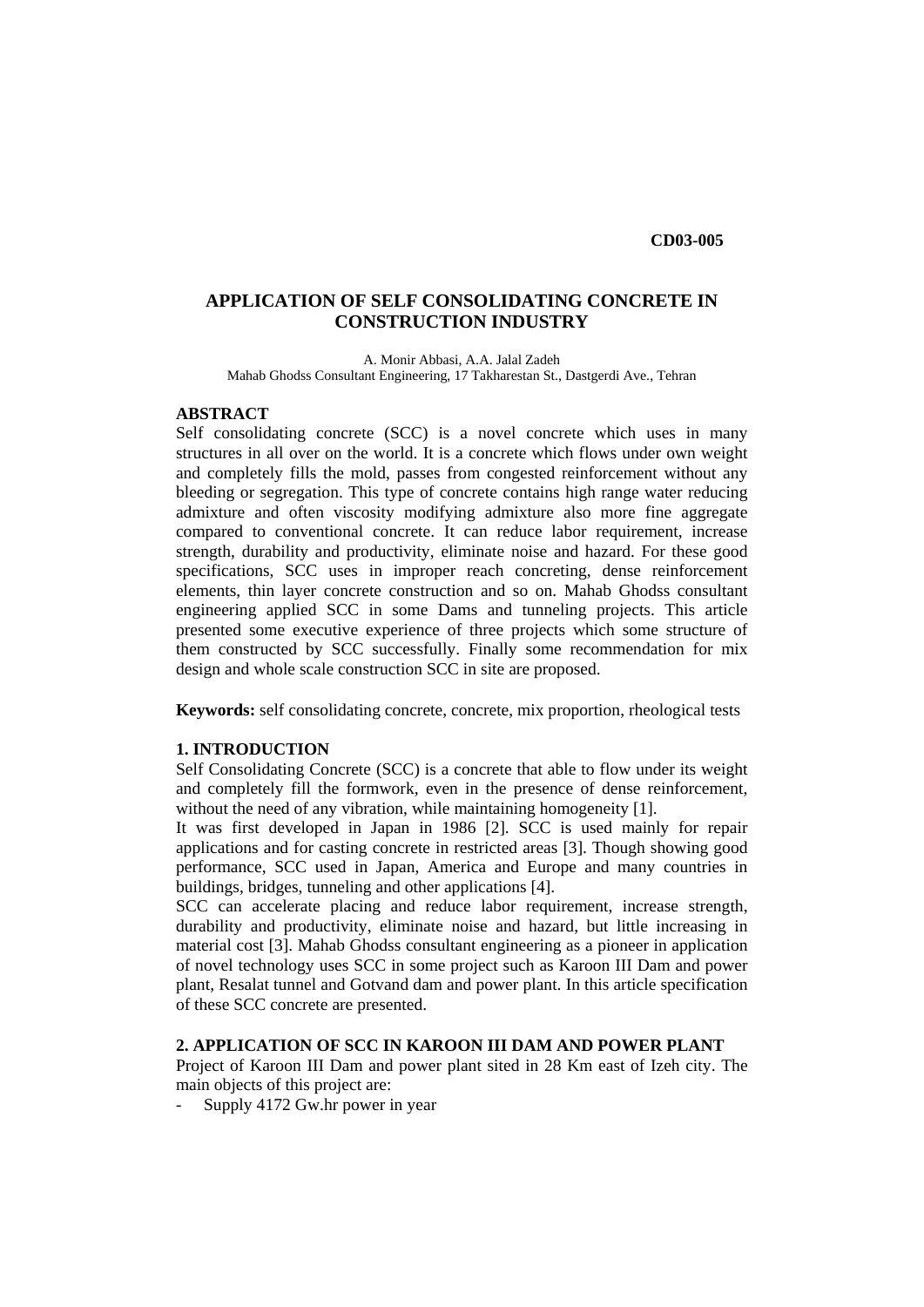

 **<b>1880** / Application of Self Consolidating Concrete in ...



- Supply agricultural water for  $120 \text{ Km}^2$  land
- Flood control of Karoon river

SCC is used in entrance structure of orifice in this dam. This structure located out of reach of cable crane and because the level of around blocks is lower than this block, pumping concrete rate is low and so, it might create cold joint in the structure. Also this structure had congested reinforcement. For whole above reasons, this structure must construct with SCC. Figure 1 shows the plan of this structure.

The cement used was type II. Maximum size of aggregates was 19 mm, sand to total aggregates ratio, water to cement ratio and paste amount were 0.58, 0.42 and about 300 respectively.



**Figure 1. Plan of structure** 

A high range water reducing admixture which is type A, F according ASTM C494 [5] with density of 1050 also was used. The mixture proportions are presented in Table 1.

| <b>Table 1: Mixture proportions</b> |                       |           |               |                |                          |  |  |
|-------------------------------------|-----------------------|-----------|---------------|----------------|--------------------------|--|--|
| <b>Description</b>                  | <b>Coarse</b><br>Agg. | Fine Agg. | <b>Cement</b> |                | <b>HRWR</b>              |  |  |
| Unit                                | Kg                    | Κg        | Кg            | m <sup>3</sup> | % by weight of<br>cement |  |  |
| Amount                              | 775                   | 1080      | 380           | 0.160          |                          |  |  |

For shortening concrete placing area and avoiding large movement of concrete in the forms, temporary construction joints were applied.

V- Funnel and T-50 tests were drawn for fresh concrete according EFNARC [1]. Figure 2 and 3 shows the V-Funnel and T-50 tests apparatus. Compressive strength of 28 days concrete was tested according ASTM C39 [6]. Table 2 shows average of test results. The orifice concreting is shown in Figure 4.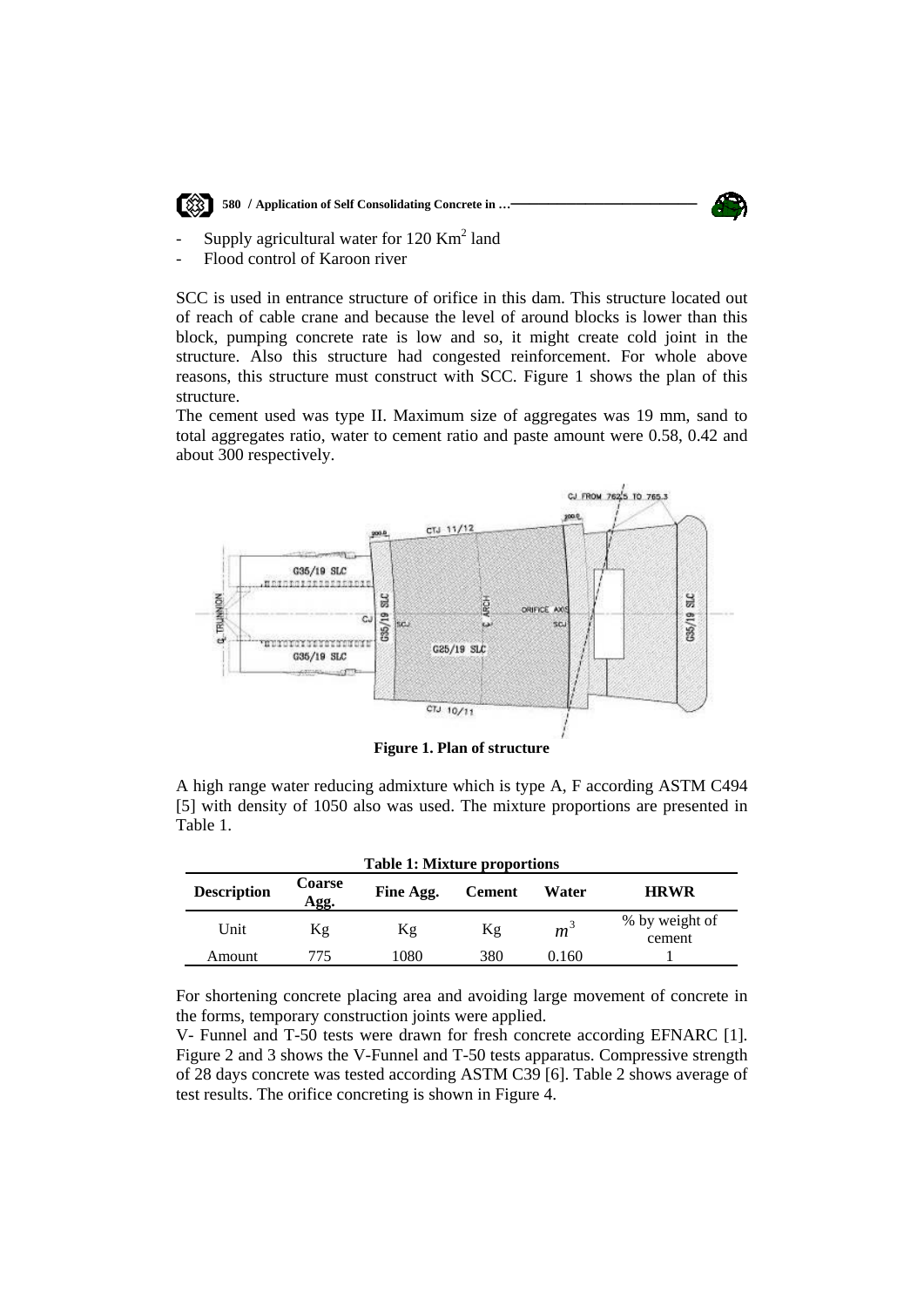

 **––––––––––––––––––––––– 3rd International Conference on Concrete & Development / 581** 





**Figure 2. V-Funnel tests apparatus** 



**Figure 3. T-50 tests apparatus** 

| Table 2: Average of test results |  |  |
|----------------------------------|--|--|
|----------------------------------|--|--|

| <b>Description</b> |      |            | <b>T-50</b> V- Funnel Compressive strength |
|--------------------|------|------------|--------------------------------------------|
| Unit               | Sec: | <b>Sec</b> | Mpa                                        |
| Amount             | 3.5  |            | 35                                         |



**Figure 4. Orifice concreting**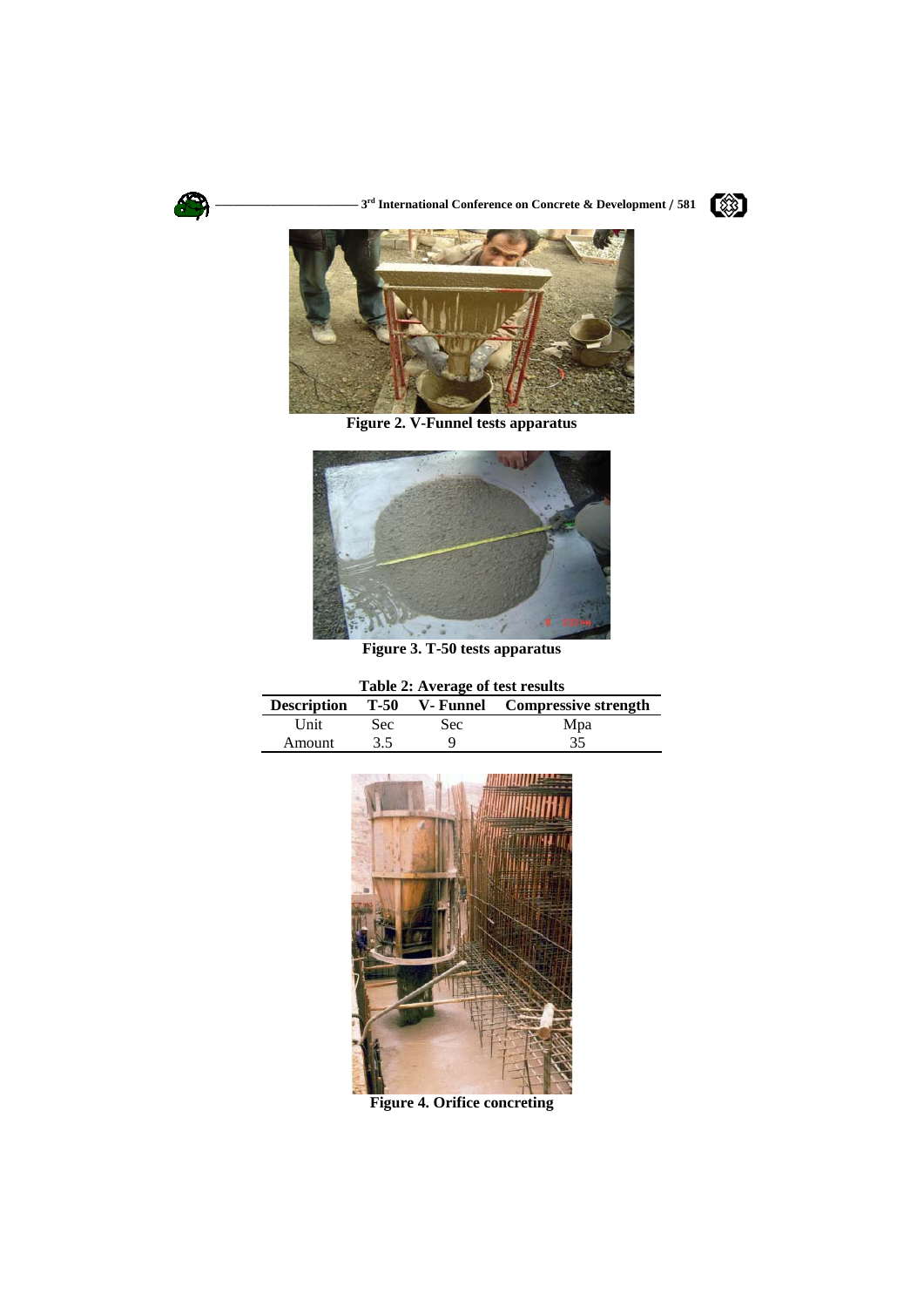

**1988 582** / Application of Self Consolidating Concrete in ...



### **3. APPLICATION OF SCC IN RESALAT TUNNEL**

Resalat tunnel is a key project which relating east and west section of Resalat highway. In this project B section of lining was built lastly and it hadn't proper access. Construction of this section with conventional concrete might cause many voids and this structure would be very weak. So we had to create SCC to build this section. Figure 5 shows the section of the tunnel lining.

In situ piles were constructed by SCC because of improper reach, congested reinforcement, and lack of vibration and also long height of concrete shooting. The SCC pile is shown in Figure 6.



**Figure 5. Lining section** 



**Figure 6.The SCC pile** 

Maximum size of aggregates was 20mm and sand to total aggregates ratio, volume of paste and water to cement ratio were 0.69, about  $360$ lit/ $m^3$  and 0.42 respectively. High range water reducing admixture, viscosity modifying admixture were used for achieving SCC with good rheology. Also for increasing stability of fresh concrete and resistant against segregation and bleeding inert filler was added to mixture. For compensating shrinkage strain of concrete an expanding admixture also added to SCC mixture. The mixture proportions are shown in Table 3.

| <b>Table 3: Mixture proportions</b> |                    |                         |               |       |               |             |     |            |
|-------------------------------------|--------------------|-------------------------|---------------|-------|---------------|-------------|-----|------------|
| <b>Description</b>                  | Coarse.Agg<br>Agg. | <b>Fine.Agg</b><br>Agg. | <b>Cement</b> | Water | <b>Filler</b> | <b>HRWR</b> | VMA | EX.A       |
| Unit                                | Κg                 | Кg                      | Кg            | Κg    | Κg            | Lıt         | l1t | lit        |
| Amount                              | 530                | 1200                    | 400           | 167   | 100           | 3.6         | 2.0 | າ 7<br>ر ـ |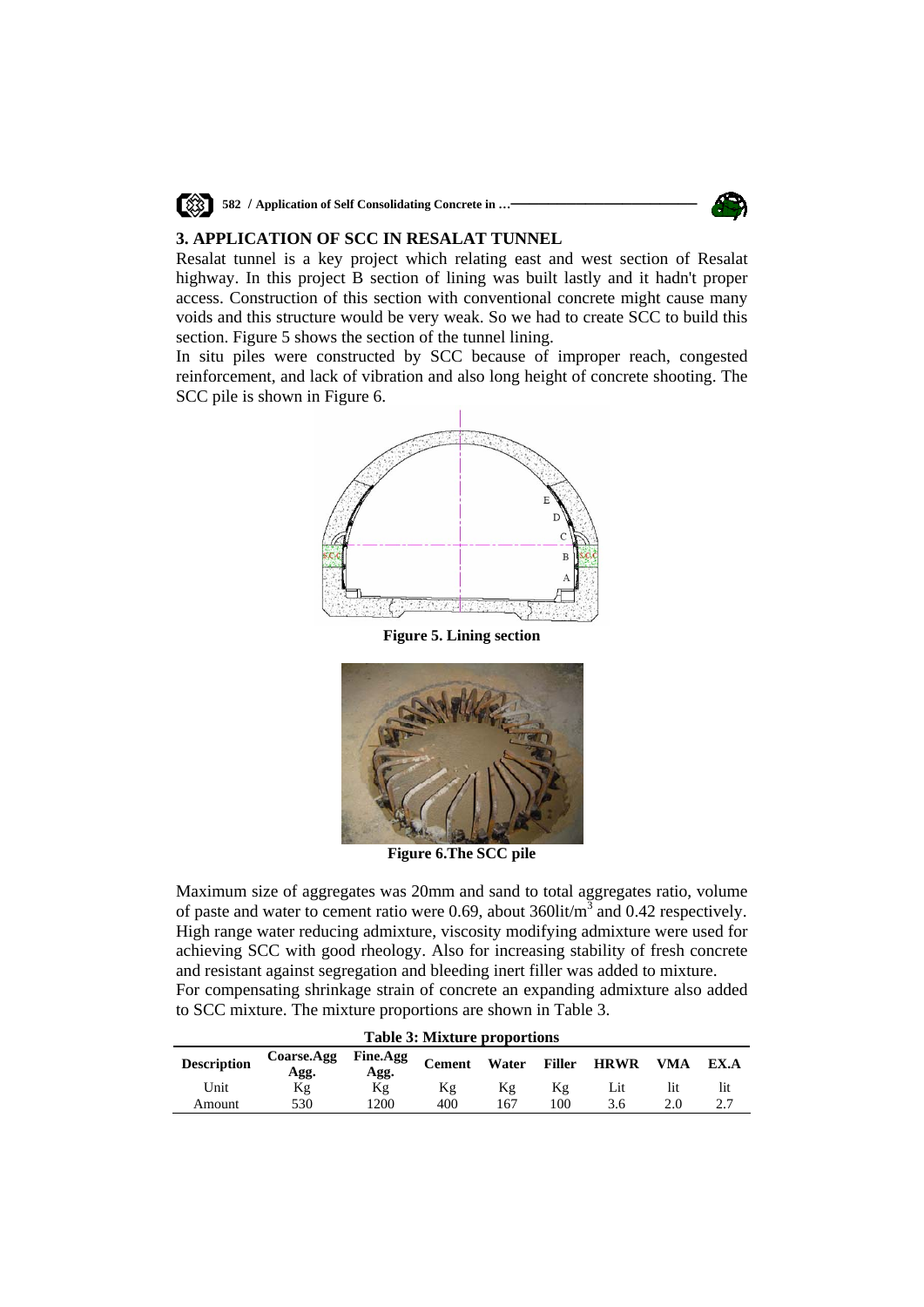



Slump flow and V-Funnel tests were drawn for fresh concrete according EFNARC[1]. The Result of tests is presented in table 4.

| <b>Table 4: Test results</b>           |     |     |  |  |  |  |  |
|----------------------------------------|-----|-----|--|--|--|--|--|
| <b>Description</b> Slump flow V-Funnel |     |     |  |  |  |  |  |
| Unit                                   | mm  | Sec |  |  |  |  |  |
| Amount                                 | 680 |     |  |  |  |  |  |
|                                        |     |     |  |  |  |  |  |

#### **4. APPLICATION OF SCC IN GOTVAND DAM AND POWER PLANT**

Gotvand dam and power plant project located in 25 Km north of shooshtar city. The major objects of this project are:

- Supply 4250 Gw.hr power in year.
- Supply agricultural water
- Flood control of Karoon river

SCC is used in some structure of this project such as around of steel lining, around of penstocks, around of spiral cases, paving of seal beam and etc. In this article concreting around of steel lining is described.

In this structure because of erection of steel pipes and multiplicity of stiffeners, there is no proper reach to molding. In such cases application of conventional concrete may cause poor concrete with many entrapped air and voids. For preventing this disease, SCC is used to concreting the structure.

Maximum size of aggregates was 19mm and sand to total aggregates ratio, volume of paste and water to cement ratio were 0.58, about  $310$ lit/ $m^3$  and 0.43 respectively. A high range water reducing admixture also was used to increase filling ability of concrete. The mixture proportions are shown in Table 5.

Because fine aggregate used in this project had proper grading, additional fillers or mineral additive wasn't required.

The slump flow test [1] and visual inspection were drawn for fresh concrete. The average of slump flow test was 675mm. Slump flow spread is shown in Figure 7.



**Figure 7. Slump flow spread**